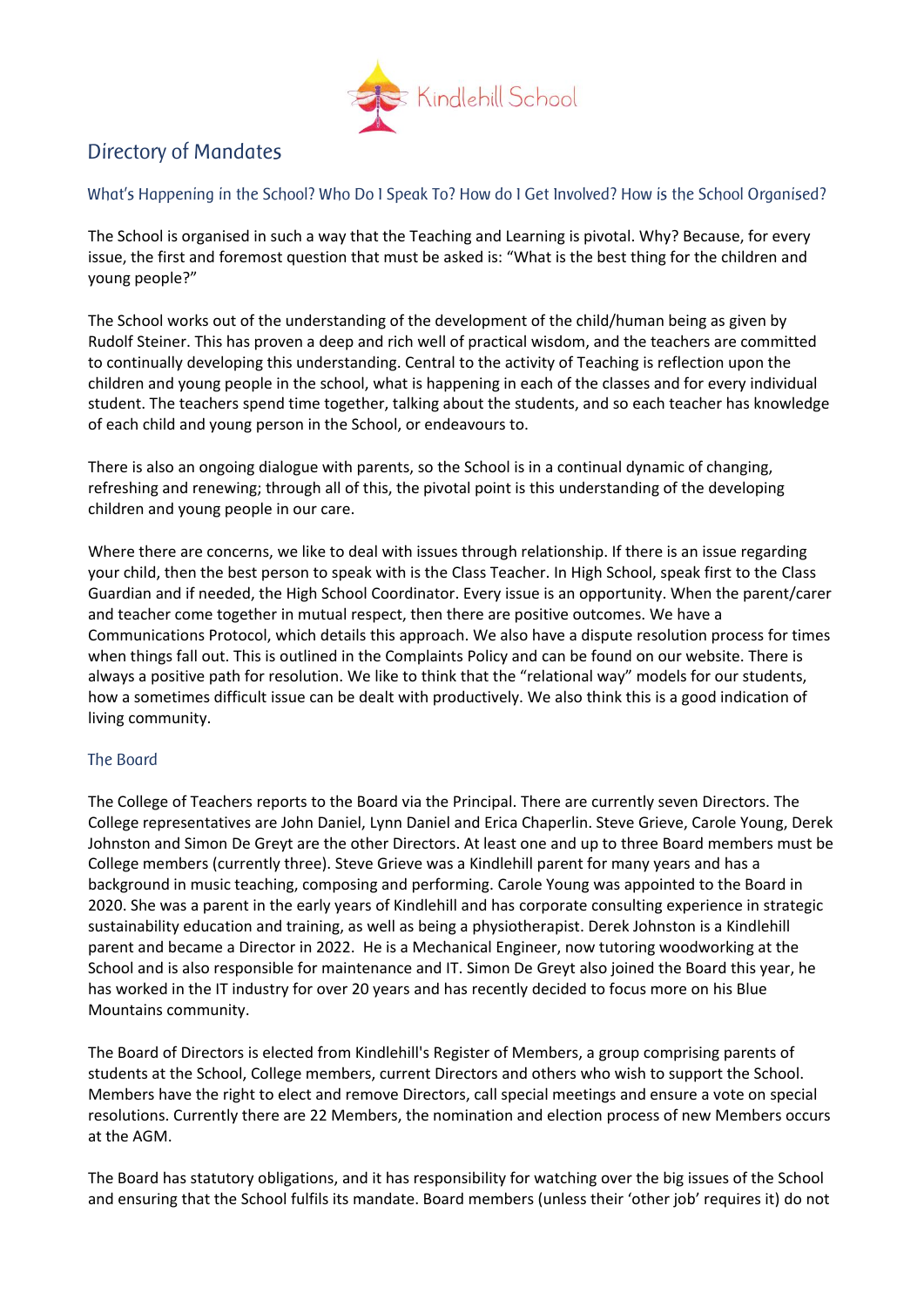

get involved in the day-to-day activity of the School, so that they can perform the role of 'wise and cool heads'. The Board was intimately involved in decisions relating to the purchase of the School property. It meets quarterly to review finances, budgets, to ensure that statutory obligations are being met and makes decisions in regard to large or contentious issues in the School.

# The College

The College of Teachers is comprised of full-time teachers. It has executive responsibility, i.e. they run the School collegially. Each College member has mandates that they oversee and bring expertise to.

The College sets the short- and long-term direction and vision of the School. It works with the Board, teachers, staff and the parent community in regard to this. The annual Vision meeting is held in September.

The Business Manager, and other office staff including the Administration and Compliance Officers, provide administrative support to the College in fulfilling these mandates. Other teachers in the School consult with the Principal and College through regular meetings regarding the implementation of educational goals, programs and practices.

The College of Teachers is comprised of:

#### Lynn: Principal

- Coordination of pedagogical matters
- NESA, registration, policy development and review, curriculum
- High School Coordinator
- Enrolments
- Communication
- Complaints and Grievances
- Teacher Development and Performance
- Child Protection
- Sustainability
- Marketing

#### [lynn@kindlehill.nsw.edu.au](mailto:lynn@kindlehill.nsw.edu.au)

In 2022, Erica (Class 5-6) is the Assistant Principal.

- Primary School Class Support
- Child Protection
- Primary School Enrolments
- Literacy Coordinator
- Teacher Accreditation

[erica@kindlehill.nsw.edu.au](mailto:erica@kindlehill.nsw.edu.au)

# Primary School Teachers

Kirsty: Teacher Kindergarten

- Kindy environment
- Early childhood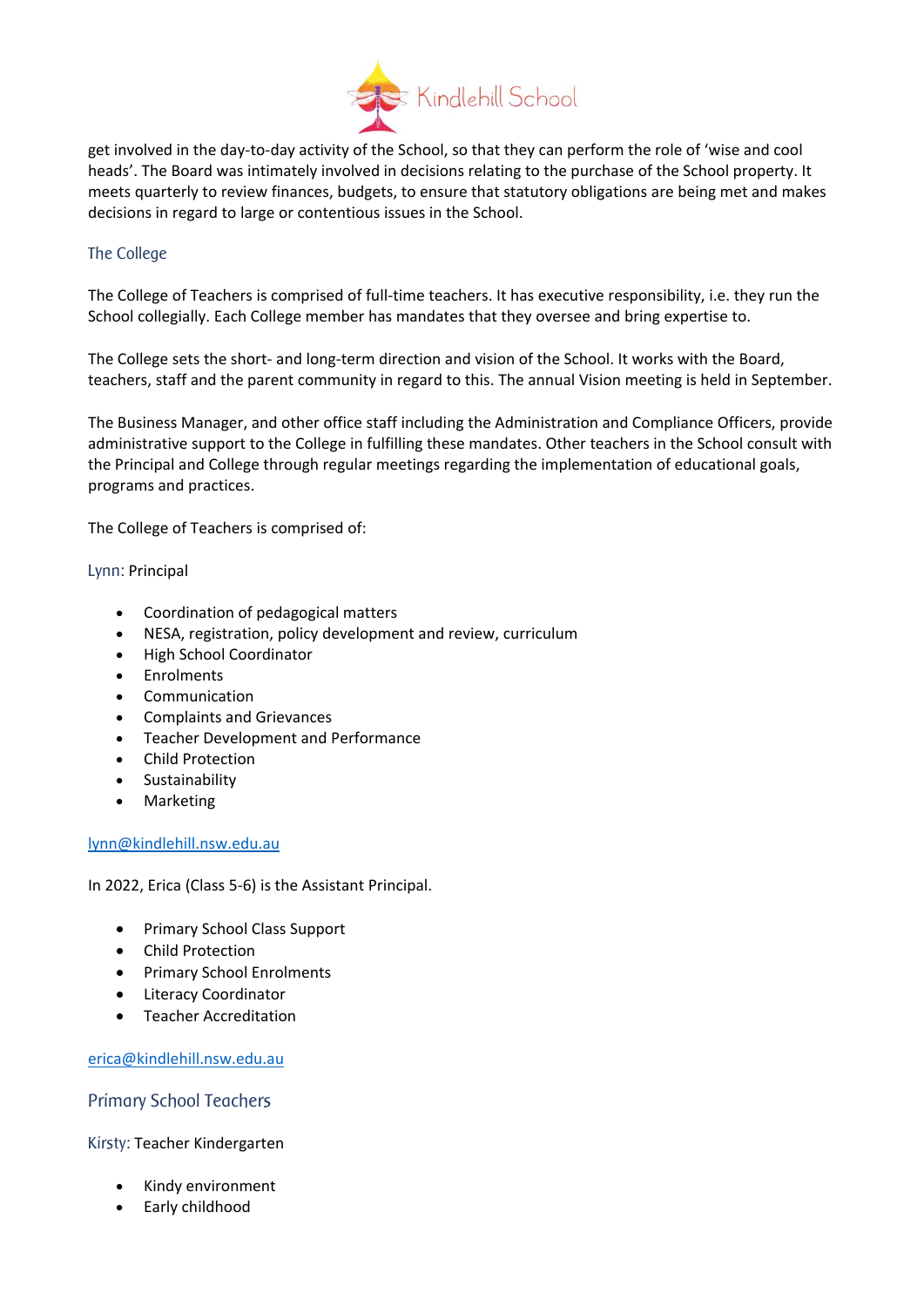

- Animal Welfare
- Playgroup Liaison
- WHS College Representative

[kirsty@kindlehill.nsw.edu.au](mailto:kirsty@kindlehill.nsw.edu.au)

Pippita**:** Teacher Class 1-2

- Maths Coordinator
- Textiles and crafts
- Policy Review
- Curriculum Review
- Library

# [pippita@kindlehill.nsw.edu.au](mailto:pippita@kindlehill.nsw.edu.au)

John: Teacher Class 3-4

- Instrument Program
- Gardens
- Finance Committee
- Building Committee
- Fairs and Open Day Coordinator

[john@kindlehill.nsw.edu.au](mailto:john@kindlehill.nsw.edu.au)

Erica: Teacher Class 5-6

- Literacy Coordinator
- Child Protection

[erica@kindlehill.nsw.edu.au](mailto:erica@kindlehill.nsw.edu.au)

Sarah Daniel shares this Class Teacher role, spending two days per week with Class 5-6.

S'haila: Primary School Teacher

This year S'haila is between her class cycles. She will take on relief teaching and other teaching roles.

[shaila@kindlehill.nsw.edu.au](mailto:shaila@kindlehill.nsw.edu.au)

### Primary School Teaching Support

| Sue Totterdell      | Class Assistant                       | Sue.totterdell@kindlehill.nsw.edu.au     |
|---------------------|---------------------------------------|------------------------------------------|
| Collette Patton     | Learning Support, Library Coordinator | Collette.patton@kindlehill.nsw.edu.au    |
| Lesley Foxwell      | Class Assistant                       | Lesley.foxwell@kindlehill.nsw.edu.au     |
| Paula Garcia Mouriz | Kindy Assistant                       | paula.garciamouriz@kindlehill.nsw.edu.au |
| Anna Randall        | Kindy Assistant                       | Anna.randall@kindlehill.nsw.edu.au       |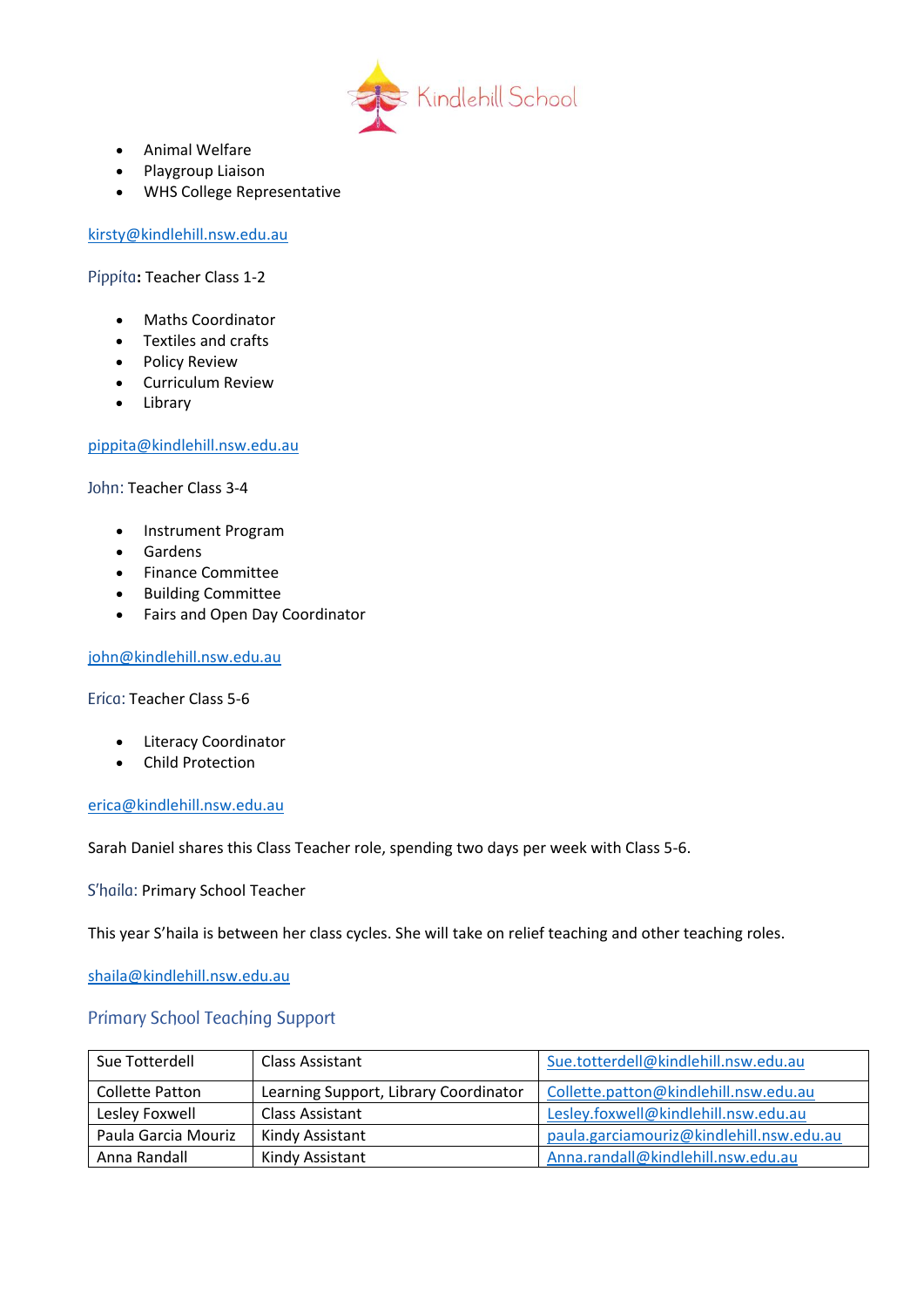

# High School Teachers

| Lynn Daniel            | High School Coordinator, History and Geography | lynn@kindlehill.nsw.edu.au             |
|------------------------|------------------------------------------------|----------------------------------------|
| <b>Stephanie Dawes</b> | English, Visual Art, Technology Marketing      | Stephanie.dawes@kindlehill.nsw.edu.au  |
| <b>Curt Stocksiek</b>  | Science, WHS Committee                         | Curt.stocksiek@kindlehill.nsw.edu.au   |
| Leanne Clark           | Mathematics, Class 7 Guardian                  | Leanne@kindlehill.nsw.edu.au           |
| Lindsey Pacchini       | PDHPE, Class 9-10 Guardian                     | Lindsey.pacchini@kindlehill.nsw.edu.au |
| Georgia Adamson        | Drama                                          | Georgia.adamson@kindlehill.nsw.edu.au  |
| Julie Cooney           | Music                                          | Julie.cooney@kindlehill.nsw.edu.au     |
| <b>Sarah Daniel</b>    | Geography, Class 8 Guardian                    | Sarah.daniel@kindlehill.nsw.edu.au     |
| <b>Libby Gahl</b>      | <b>High School Learning Support</b>            | libby@kindlehill.nsw.edu.au            |
| Sayoko Yanai           | Japanese                                       | Sayoko.yanai@kindlehill.nsw.edu.au     |

# Business Manager

Andrew Robertson oversees the following:

- School finances, setting and achieving budgets, capital budgets and works, all non-teaching compliance and reporting requirements, all WHS matters, maintenance and improvements, all administration, purchasing and accounts, all employment conditions, fees and fee relief, and PA support to the Principal.
- All non-teaching employees and contractors.
- Work Health and Safety Officer

#### [business@kindlehill.nsw.edu.au](mailto:business@kindlehill.nsw.edu.au)

#### Compliance Officer

Lisa Parragi is responsible for government reporting, internal and external policy compliance and other obligations including fire safety, risk assessments and the Working With Children Check for staff members. The Compliance Officer also processes enrolment contracts, coordinates and manages direct debit arrangements for fee payments and is a member of the WHS Committee.

Lisa is in the office on Mondays, Wednesdays and Fridays.

[compliance@kindlehill.nsw.edu.au](mailto:compliance@kindlehill.nsw.edu.au)

#### Administration Officer

The Administration Officer (Rebecca Cornish) is responsible for:

- Day to day operation of the front desk answering phones, coordinating parent enquiries, and assisting children as needed.
- Ordering and storage of all class and non-class materials and supplies; coordinating the release of School reports for teachers; maintaining all common areas and storage spaces; assisting in coordination of Fairs and camps; allocation of maintenance items, and coordination of schedules for maintenance works; bookings for all School spaces; bus maintenance and registration; updates to the School web site and preparation of the fortnightly newsletter.
- Coordination of Performance Space bookings.
- Administrative support to the Principal and Business Manager.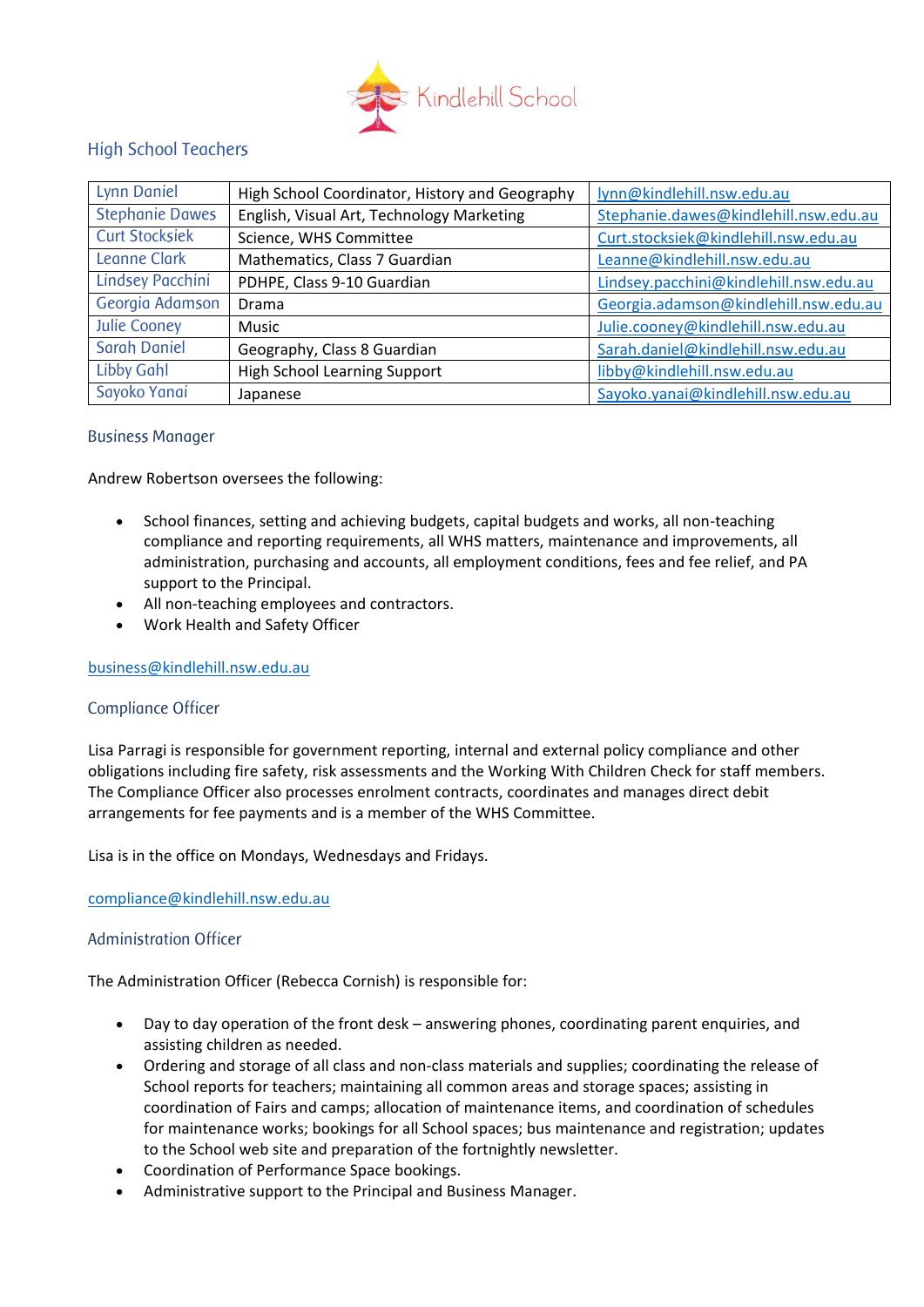

#### [community@kindlehill.nsw.edu.au](mailto:community@kindlehill.nsw.edu.au)

Account-related items and invoices: [accounts@kindlehill.nsw.edu.au](mailto:accounts@kindlehill.nsw.edu.au)

Administration is open 8am to 3:30pm on weekdays during term time and for the first and last week of each term break.

#### It Support, Maintenance and Workshop Coordinator

As Workshop Coordinator, Derek Johnston was involved in the setup of the new space and is currently tutoring woodworking. He manages the School's IT requirements and has this year taken over Maintenance, undertaking some work himself as well as coordinating contractors where necessary.

#### itsupport@kindlehill.nsw.edu.au

#### Bookkeeper

Our bookkeeping is managed by Kylie King. The bookkeeper manages payroll and superannuation, reconciles accounts and provides BAS, end of quarter, and end of year specialist bookkeeping services. Kylie is in the office each Tuesday.

Any invoices and account queries should be sent to [bookkeeper@kindlehill.nsw.edu.au](mailto:bookkeeper@kindlehill.nsw.edu.au)

# Specialist Teaching and Support Staff

Zoe Goldsmith: After School Care Coordinator Kiara Ferguson: Playgroup Coordinator Bronwyn Kirkpatrick: Clarinet and Shakuhachi tutor Elizabeth Cooney: Violin tutor Jason Thornton: Flute tutor Jo Clancy: Dance teacher Steve Grieve: Guitar tutor Sue Totterdell: Ukulele and singing tutor Sarah Daniel: Gardening Program

#### Work Health Safety Committee

The School WHS committee consists of Andrew Robertson (WHS Officer), Kirsty Edwards (WHS College Representative), Curt Stocksiek (High School Science Teacher) Lisa Parragi (Compliance Officer) and Derek Johnston (WHS Advisor).

All staff and parents/carers have a duty of care to reduce or remove hazards at the School and on excursions and camps. You may raise comments or concerns directly with your teacher, or with Andrew.

The WHS Officer and College Representative liaise with College on WHS matters.

#### Finance Committee

The Finance Committee is a sub-committee of the Board with current members being John Daniel (Chair), Steve Grieve and Andrew Robertson. The Committee works on all the School's finance-related items and adheres to a clear mandate overseeing the financial position of the School currently and into the future. The Finance Committee meets monthly and more regularly during the annual budget preparation period.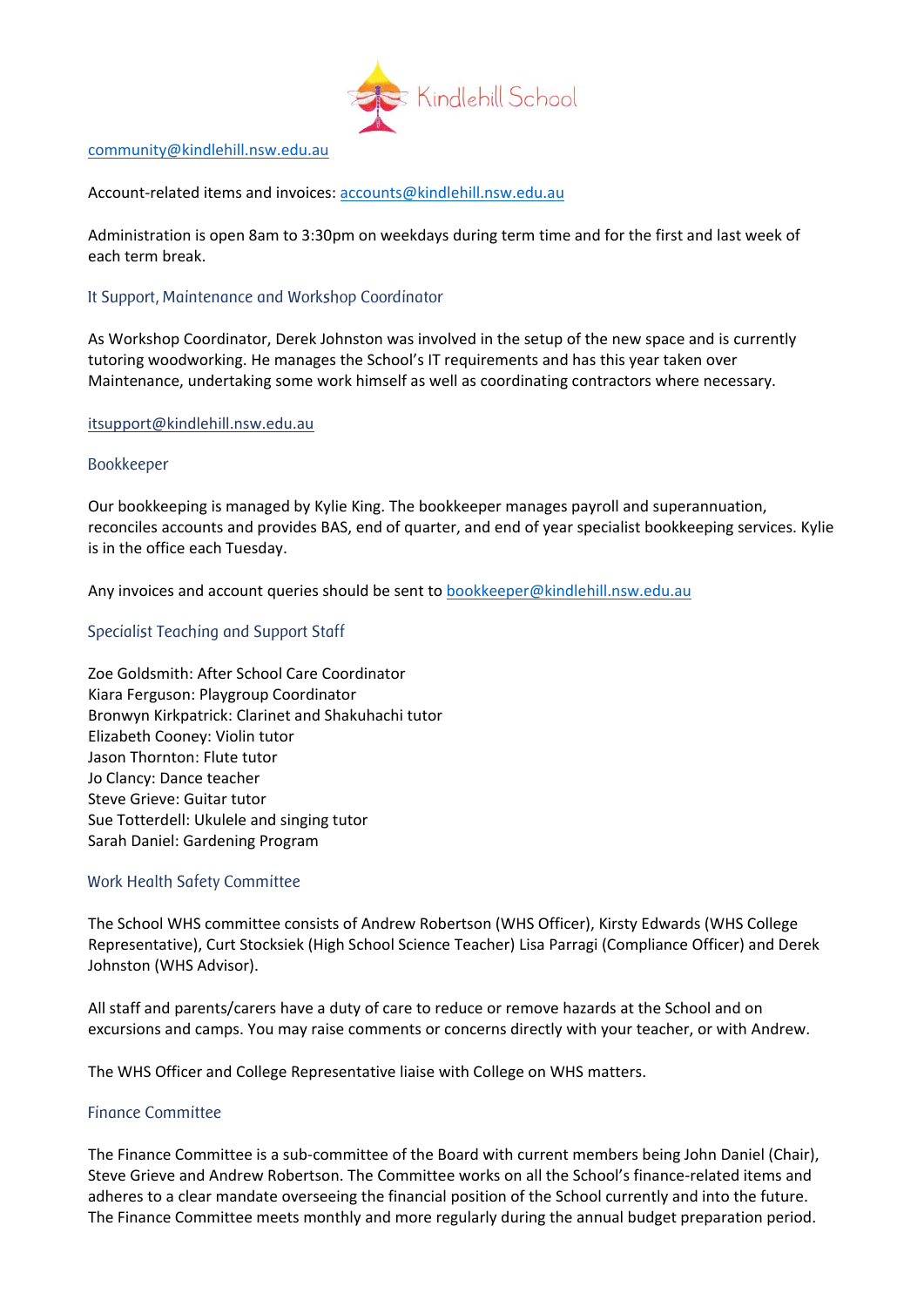

# The Community

# Volunteer Class Coordinators

Volunteer Class Coordinators provide valuable support to the teachers by liaising with parents about classrelated activities and news. Often teachers do not have time to manage all parent communication, and the class representatives assist as needed. Such duties include initial coordination of fairs and open days, organising meals for camps, performances and celebrations, managing cleaning rosters for the class and welcoming new parents.

In addition to the Volunteers Class Coordinators, parents often volunteer to assist with excursions and other activities at the School.

# After School Care

Zoe Goldsmith is After School Care Coordinator and John Higgins is Assistant. The service operates from 2:45pm to 5:45pm, Monday to Thursday during Kindlehill term time. Zoe prepares a nourishing afternoon tea and provides beautiful craft materials (and expertise). Students can enjoy free play, quiet reading or drawing. The service is set up with Child Care Benefit and Child Care Rebate for eligible families. Casual bookings and changes to bookings are required by 11am on each day of operation.

Contact: [care@kindlehill.nsw.edu.au](mailto:care@kindlehill.nsw.edu.au) or 0434 775 781

#### Playgroup

Kiara Ferguson runs Playgroup three mornings each week – Mondays, Tuesdays and Wednesdays. Playgroup involves morning circle, stories, bread-making and singing, as well as free play. This is a great way for parents of younger children to socialise with other parents, as well as being a wonderfully nourishing experience for the little ones.

Contact: [playgroup@kindlehill.nsw.edu.au](mailto:playgroup@kindlehill.nsw.edu.au)

#### Craft Group

The craft group has restated again this year, run by Tanya Nash-Malone. The group works towards making craft for Fairs, Open Days and other special school events. A small selection of items is available for sale in the office. Craft sales are one of our main sources of fundraising. Enquiries about the group can be directed to Rebecca in the office.

#### [community@kindlehill.nsw.edu.au](mailto:community@kindlehill.nsw.edu.au)

#### Gardening

Sarah and Felicity are our dedicated and diligent gardening teacher and garden support respectively. Kirsty and her assistants manage the Kindy Garden and when possible will also welcome parent helpers. The larger external areas, including the lawn, mulched areas, and weed management are managed by subcontractors.